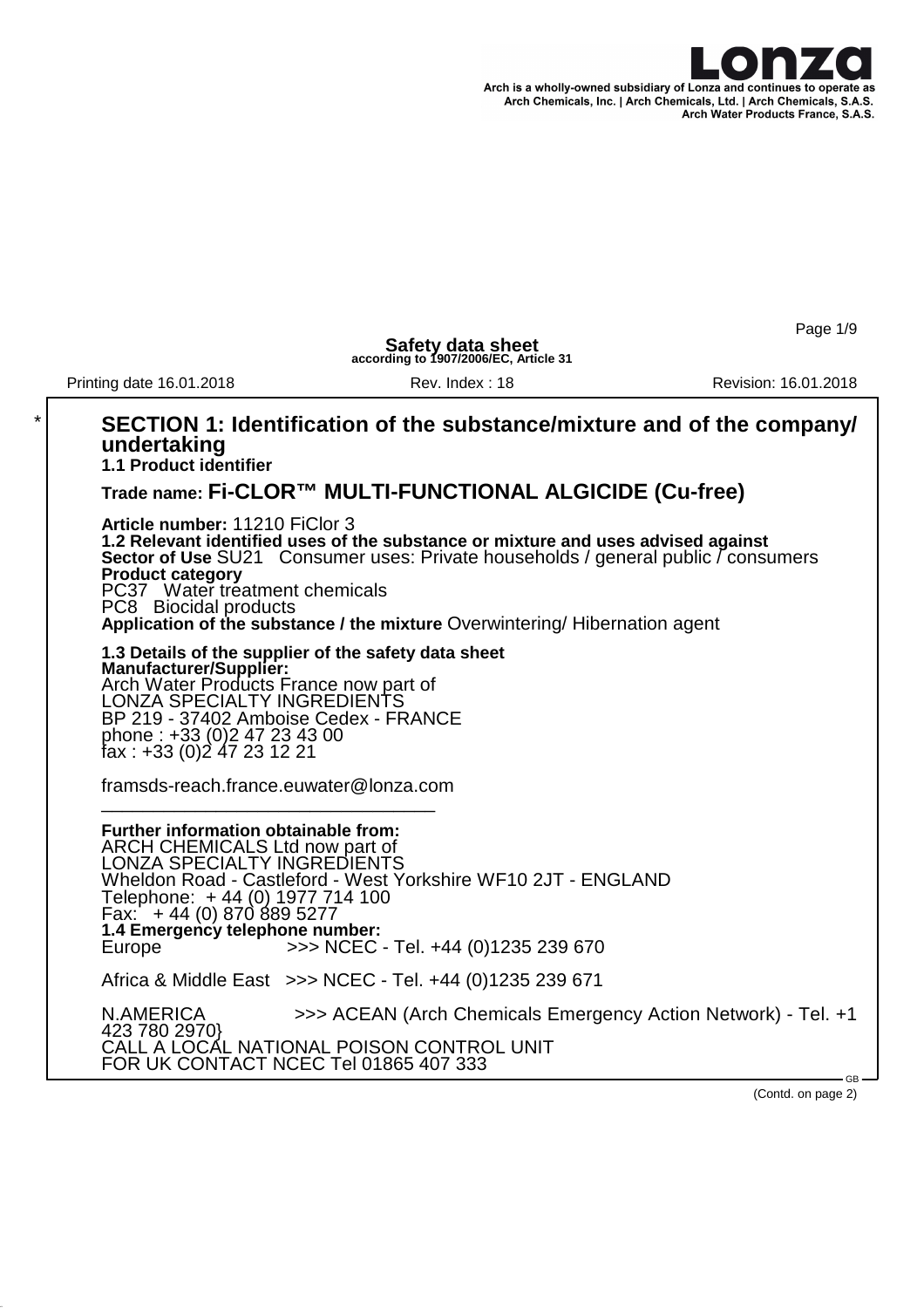Printing date 16.01.2018 **Rev.** Index : 18 Rev. Index : 18 Revision: 16.01.2018

## **Trade name: Fi-CLOR™ MULTI-FUNCTIONAL ALGICIDE (Cu-free)**

(Contd. of page 1)

| <b>SECTION 2: Hazards identification</b><br>2.1 Classification of the substance or mixture<br>Classification according to Regulation (EC) No 1272/2008                                                           |                                                                                                                                                                                                                                                                                                                     |                    |  |  |
|------------------------------------------------------------------------------------------------------------------------------------------------------------------------------------------------------------------|---------------------------------------------------------------------------------------------------------------------------------------------------------------------------------------------------------------------------------------------------------------------------------------------------------------------|--------------------|--|--|
| GHS05 corrosion                                                                                                                                                                                                  |                                                                                                                                                                                                                                                                                                                     |                    |  |  |
| Met. Corr.1<br>Eye Dam. 1                                                                                                                                                                                        | H290 May be corrosive to metals.<br>H318 Causes serious eye damage.                                                                                                                                                                                                                                                 |                    |  |  |
| GHS09 environment                                                                                                                                                                                                |                                                                                                                                                                                                                                                                                                                     |                    |  |  |
|                                                                                                                                                                                                                  | Aquatic Acute 1 H400 Very toxic to aquatic life.<br>Aquatic Chronic 1 H410 Very toxic to aquatic life with long lasting effects.                                                                                                                                                                                    |                    |  |  |
| GHS07                                                                                                                                                                                                            |                                                                                                                                                                                                                                                                                                                     |                    |  |  |
| Skin Irrit. 2                                                                                                                                                                                                    | H315 Causes skin irritation.                                                                                                                                                                                                                                                                                        |                    |  |  |
| 2.2 Label elements<br><b>Hazard pictograms</b>                                                                                                                                                                   | Labelling according to Regulation (EC) No 1272/2008<br>The product is classified and labelled according to the CLP regulation.                                                                                                                                                                                      |                    |  |  |
|                                                                                                                                                                                                                  |                                                                                                                                                                                                                                                                                                                     |                    |  |  |
| GHS05 GHS09                                                                                                                                                                                                      |                                                                                                                                                                                                                                                                                                                     |                    |  |  |
| <b>Signal word Danger</b>                                                                                                                                                                                        |                                                                                                                                                                                                                                                                                                                     |                    |  |  |
| Etidronic acid<br><b>Hazard statements</b><br>H290 May be corrosive to metals.<br>H315 Causes skin irritation.<br>H318 Causes serious eye damage.<br><b>Precautionary statements</b><br>P <sub>101</sub><br>P102 | Hazard-determining components of labelling:<br>Polymerised quaternary Ammonium compound<br>H410 Very toxic to aquatic life with long lasting effects.<br>If medical advice is needed, have product container or label at hand.<br>Keep out of reach of children.                                                    |                    |  |  |
| P <sub>103</sub>                                                                                                                                                                                                 | Read label before use.                                                                                                                                                                                                                                                                                              |                    |  |  |
| P234<br>P <sub>264</sub>                                                                                                                                                                                         | Keep only in original container.<br>Wash hands thoroughly after handling.                                                                                                                                                                                                                                           |                    |  |  |
| P273<br>P <sub>280</sub>                                                                                                                                                                                         | Avoid release to the environment.<br>Wear protective gloves/protective clothing/eye protection/face                                                                                                                                                                                                                 |                    |  |  |
| P302+P352<br>P310<br>P332+P313<br>P362                                                                                                                                                                           | protection.<br>IF ON SKIN: Wash with plenty of water.<br>P305+P351+P338 IF IN EYES: Rinse cautiously with water for several minutes. Remove<br>contact lenses, if present and easy to do. Continue rinsing.<br>Immediately call a POISON CENTER/doctor.<br>If skin irritation occurs: Get medical advice/attention. |                    |  |  |
| P406<br>P <sub>501</sub>                                                                                                                                                                                         | Take off contaminated clothing.<br>Store in corrosive resistant container with a resistant inner liner.                                                                                                                                                                                                             |                    |  |  |
|                                                                                                                                                                                                                  | Dispose of contents/container to special treatment scheme according to<br>official regulations.                                                                                                                                                                                                                     | (Contd. on page 3) |  |  |
|                                                                                                                                                                                                                  |                                                                                                                                                                                                                                                                                                                     | $-$ GB $-$         |  |  |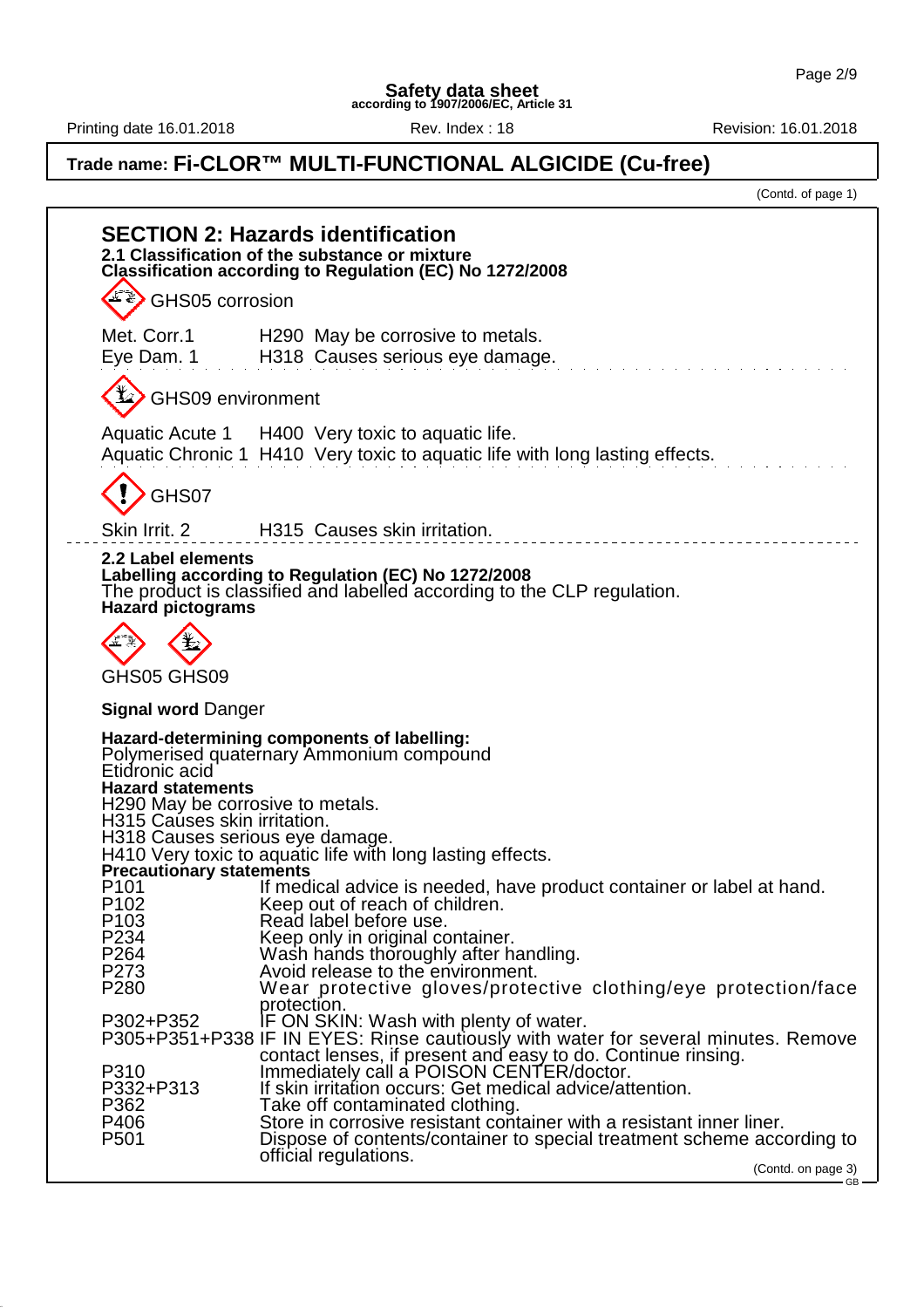Printing date 16.01.2018 Rev. Index : 18 Revision: 16.01.2018

## **Trade name: Fi-CLOR™ MULTI-FUNCTIONAL ALGICIDE (Cu-free)**

(Contd. of page 2)

#### **2.3 Other hazards Results of PBT and vPvB assessment PBT:** Not applicable. **vPvB:** Not applicable.

### **SECTION 3: Composition/information on ingredients**

**3.2 Chemical characterisation: Mixtures**

**Description:** Mixture of substances listed below with nonhazardous additions.

| Dangerous components:                                                                    |                                                                                           |         |  |
|------------------------------------------------------------------------------------------|-------------------------------------------------------------------------------------------|---------|--|
| CAS: 25988-97-0                                                                          | Polymerised quaternary Ammonium 10-25%                                                    |         |  |
| Polymer                                                                                  | compound                                                                                  |         |  |
|                                                                                          |                                                                                           |         |  |
|                                                                                          | ♦ Aquatic Acute 1, H400; Aquatic Chronic<br>1, H410; ♦ Acute Tox. 4, H302; Skin Irrit. 2, |         |  |
|                                                                                          | H315; Eye Irrit. 2, H319                                                                  |         |  |
| CAS: 2809-21-4                                                                           | Etidronic acid                                                                            | 2.5-10% |  |
| EINECS: 220-552-8                                                                        | ♦ Met. Corr.1, H290; Skin Corr. 1B, H314                                                  |         |  |
| Reg.nr.: 01-2119510391-53-XXXX                                                           |                                                                                           |         |  |
| Additional information For the wording of the listed hazard phrases refer to section 16. |                                                                                           |         |  |

## **SECTION 4: First aid measures**

**4.1 Description of first aid measures**

**After inhalation**

In case of unconsciousness place patient stably in side position for transportation.

**After skin contact**

Rinse with warm water.

Immediately wash with water and soap and rinse thoroughly.

Immediately rinse with water.

**After eye contact**

Rinse opened eye for several minutes under running water. If symptoms persist, consult a doctor.

**After swallowing** If symptoms persist consult doctor.

**4.2 Most important symptoms and effects, both acute and delayed**

No further relevant information available.

**4.3 Indication of any immediate medical attention and special treatment needed**

No further relevant information available.

## **SECTION 5: Firefighting measures**

**5.1 Extinguishing media**

**Suitable extinguishing agents** Water spray

**5.2 Special hazards arising from the substance or mixture**

No further relevant information available.

**5.3 Advice for firefighters**

**Protective equipment:** No special measures required.

#### **SECTION 6: Accidental release measures**

**6.1 Personal precautions, protective equipment and emergency procedures** Not required.

#### **6.2 Environmental precautions:**

Keep contaminated washing water and dispose of appropriately.

Do not allow product to reach sewage system or any water course.

Inform respective authorities in case of seepage into water course or sewage system.

Do not allow to enter sewers/ surface or ground water.

(Contd. on page 4) GB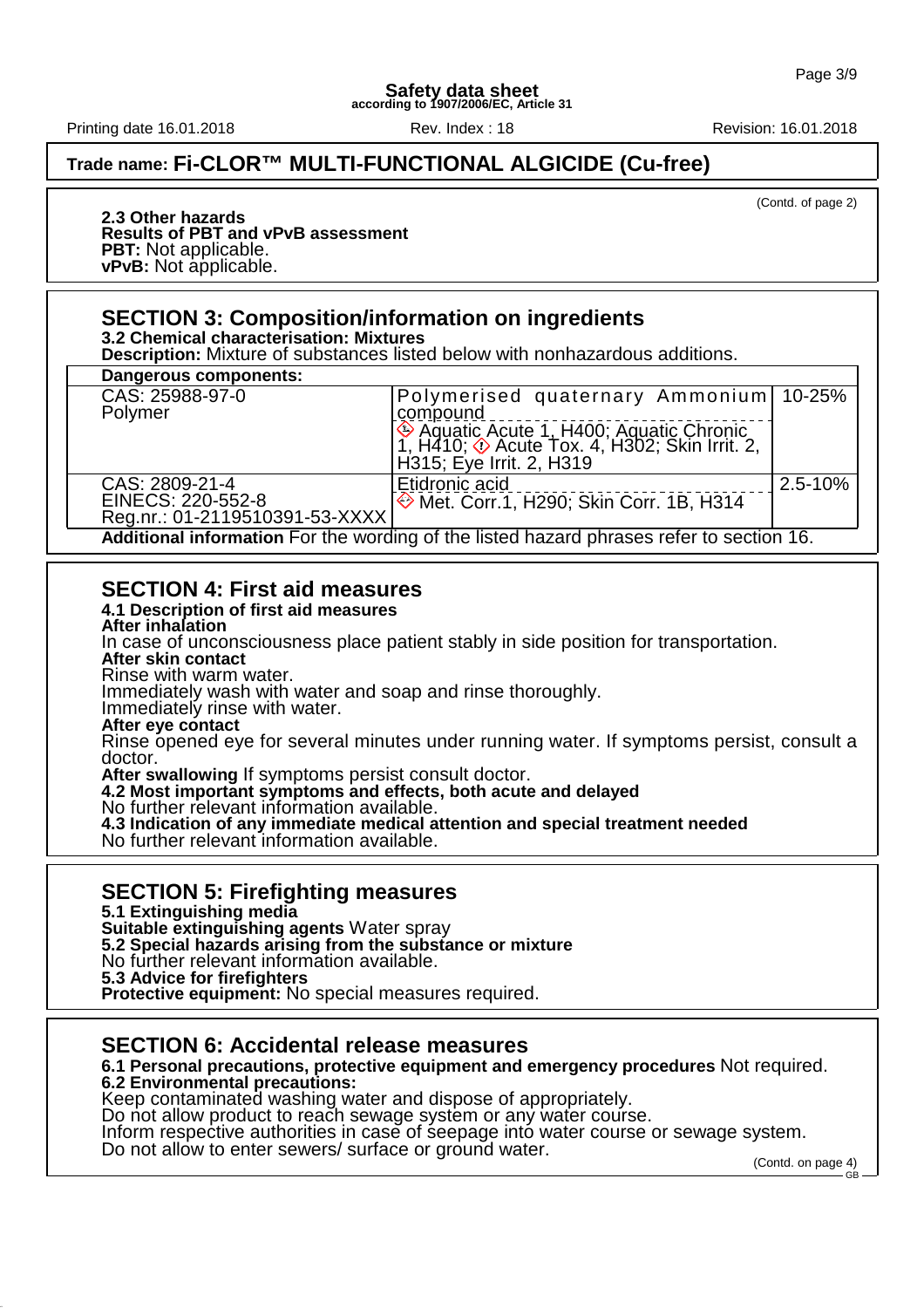Printing date 16.01.2018 Rev. Index : 18 Revision: 16.01.2018

## **Trade name: Fi-CLOR™ MULTI-FUNCTIONAL ALGICIDE (Cu-free)**

(Contd. of page 3)

**6.3 Methods and material for containment and cleaning up:**

Absorb with liquid-binding material (sand, diatomite, acid binders, universal binders, sawdust).

#### **6.4 Reference to other sections**

See Section 7 for information on safe handling

See Section 8 for information on personal protection equipment.

See Section 13 for disposal information.

## **SECTION 7: Handling and storage**

**7.1 Precautions for safe handling** No special precautions are necessary if used correctly.

#### **Handling**



DO NOT MIX WITH OTHER PRODUCTS DO NOT DILUTE BEFORE USE

**Information about fire - and explosion protection:** No special measures required.

**7.2 Conditions for safe storage, including any incompatibilities**

**Storage Requirements to be met by storerooms and receptacles:**

Store only in unopened original receptacles.

**Information about storage in one common storage facility:** Not required.

Further information about storage conditions: Keep receptacle tightly sealed.

**7.3 Specific end use(s)** No further relevant information available.

#### **SECTION 8: Exposure controls/personal protection**

**Additional information about design of technical facilities:** No further data; see item 7.

**8.1 Control parameters**

**Ingredients with limit values that require monitoring at the workplace:**

The product does not contain any relevant quantities of materials with critical values that have to be monitored at the workplace.

**Additional information:** The lists valid during the making were used as basis.

**8.2 Exposure controls**

**Personal protective equipment**

**General protective and hygienic measures**

Keep away from foodstuffs, beverages and feed.

Immediately remove all soiled and contaminated clothing

Wash hands before breaks and at the end of work.

Avoid contact with the eyes and skin. **Respiratory protection:** Not required.

#### **Protection of hands:**



Protective gloves.

The glove material has to be impermeable and resistant to the product/ the substance/ the preparation.

Due to missing tests no recommendation to the glove material can be given for the product/ the preparation/ the chemical mixture.

Selection of the glove material on consideration of the penetration times, rates of diffusion and the degradation

#### **Material of gloves**

The selection of the suitable gloves does not only depend on the material, but also on further marks of quality and varies from manufacturer to manufacturer. As the product is a<br>(Contd. on page 5)

GB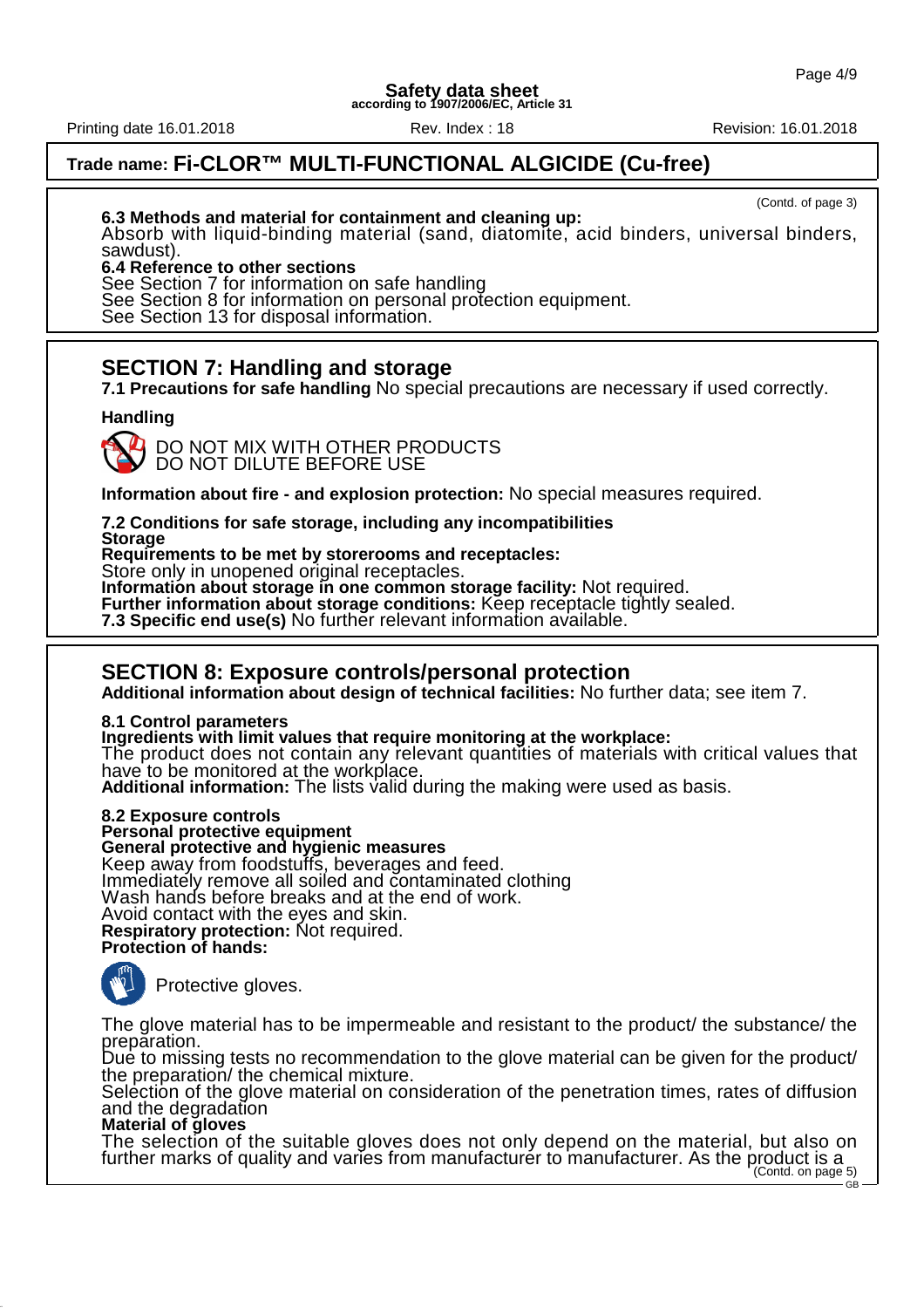Printing date 16.01.2018 Rev. Index : 18 Revision: 16.01.2018

(Contd. of page 4)

### **Trade name: Fi-CLOR™ MULTI-FUNCTIONAL ALGICIDE (Cu-free)**

preparation of several substances, the resistance of the glove material can not be calculated in advance and has therefore to be checked prior to the application. **Penetration time of glove material** The exact break trough time has to be found out by the manufacturer of the protective gloves and has to be observed. **Eye protection:** Tightly sealed goggles. **SECTION 9: Physical and chemical properties 9.1 Information on basic physical and chemical properties General Information Appearance: Form:** Fluid **Colour:** Light yellow<br> **Chandel Chandel Chandel Chandel Chandel Chandel Chandel Chandel Chandel Chandel Chandel Chandel Chandel Chandel Ch Odour:** Characteristic **Odour threshold:** Not determined. **pH-value at 20 °C:** 0,8 **Change in condition Melting point/freezing point:** undetermined **Initial boiling point and boiling range:** undetermined **Flash point:** Not applicable **Flammability (solid, gaseous)** Not applicable. **Ignition temperature: Decomposition temperature:** Not determined. Auto-ignition temperature: **Product is not selfigniting**. **Explosive properties:** Product does not present an explosion hazard. **Explosion limits: Lower:** Not determined. Upper: Not determined. **Vapour pressure at 20 °C:** 23 hPa **Density at 20 °C:** 1,1 g/cm<sup>3</sup><br> **Relative density** Not deter **Relative density**<br> **Vapour density**<br> **Vapour density**<br> **Not determined. Not determined.**<br>Not determined. **Evaporation rate Solubility in / Miscibility with Water:** Not miscible or difficult to mix **Partition coefficient: n-octanol/water:** Not determined. **Viscosity: dynamic:** Not determined.<br> **kinematic:** Not determined. Not determined. **Solvent content: Organic solvents:** 0,0 %<br> **Water:** 69.8 % **Water:** 69,8 % (Contd. on page 6) GB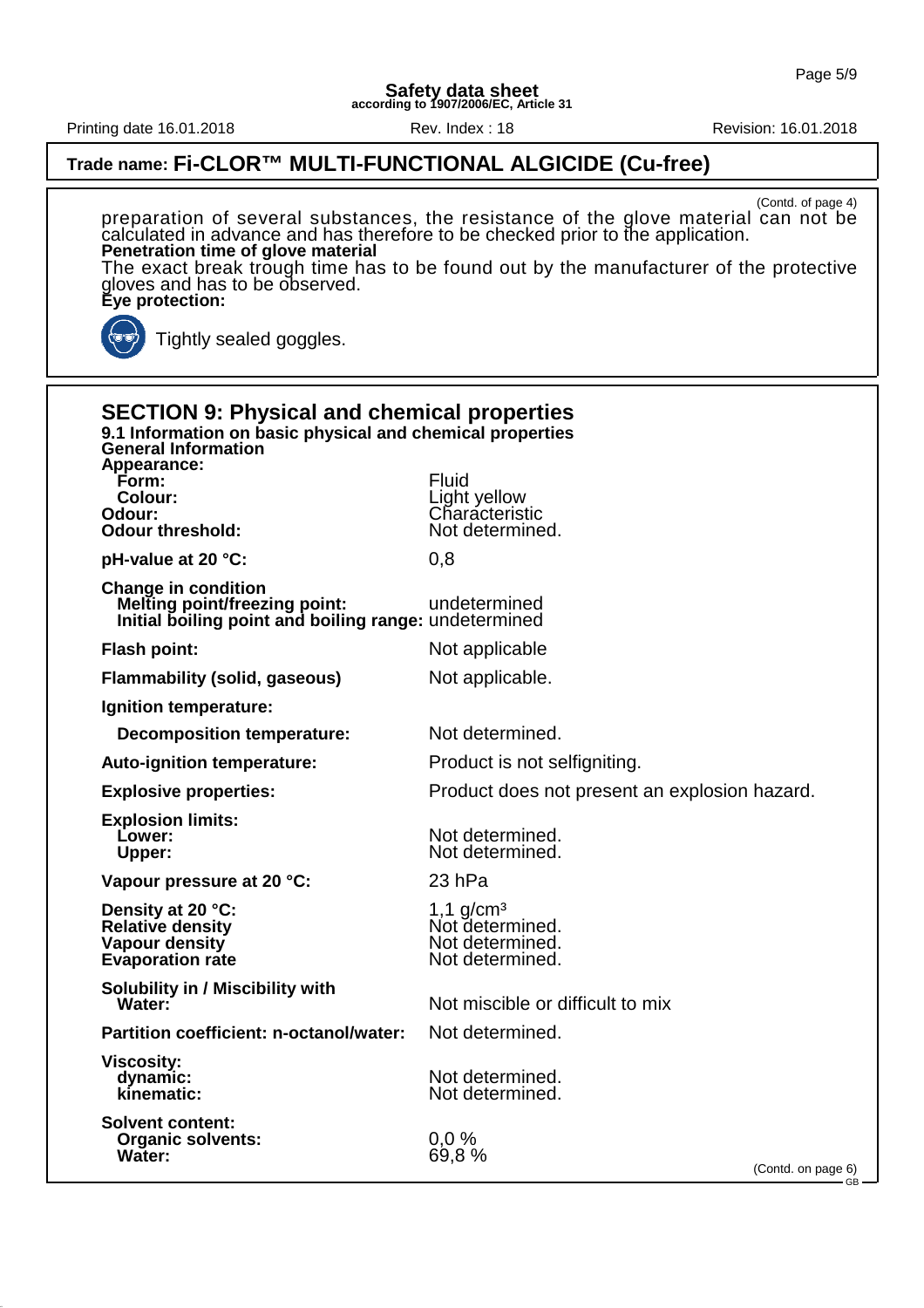Printing date 16.01.2018 Rev. Index : 18 Revision: 16.01.2018

## **Trade name: Fi-CLOR™ MULTI-FUNCTIONAL ALGICIDE (Cu-free)**

(Contd. of page 5)

**9.2 Other information** No further relevant information available.

#### **SECTION 10: Stability and reactivity**

**10.1 Reactivity** No further relevant information available.

**10.2 Chemical stability**

**Thermal decomposition / conditions to be avoided:**

No decomposition if used according to specifications.

**10.3 Possibility of hazardous reactions** No dangerous reactions known

**10.4 Conditions to avoid** No further relevant information available.

**10.5 Incompatible materials:** No further relevant information available.

**10.6 Hazardous decomposition products:** No dangerous decomposition products known

#### **SECTION 11: Toxicological information**

**11.1 Information on toxicological effects**

**Acute toxicity** Based on available data, the classification criteria are not met.

**LD/LC50 values relevant for classification:**

**CAS: 25988-97-0 Polymerised quaternary Ammonium compound**

Oral LD50 1865 mg/kg (rat)

Dermal LD50 > 2000 mg/kg (rabbit)

**Primary irritant effect:**

**Skin corrosion/irritation** Causes skin irritation.

**Serious eye damage/irritation**

Causes serious eye damage.

**Respiratory or skin sensitisation**

Based on available data, the classification criteria are not met.

**CMR effects (carcinogenity, mutagenicity and toxicity for reproduction)**

Germ cell mutagenicity Based on available data, the classification criteria are not met. **Carcinogenicity** Based on available data, the classification criteria are not met. **Reproductive toxicity** Based on available data, the classification criteria are not met. **STOT-single exposure** Based on available data, the classification criteria are not met. **STOT-repeated exposure** Based on available data, the classification criteria are not met. **Aspiration hazard** Based on available data, the classification criteria are not met.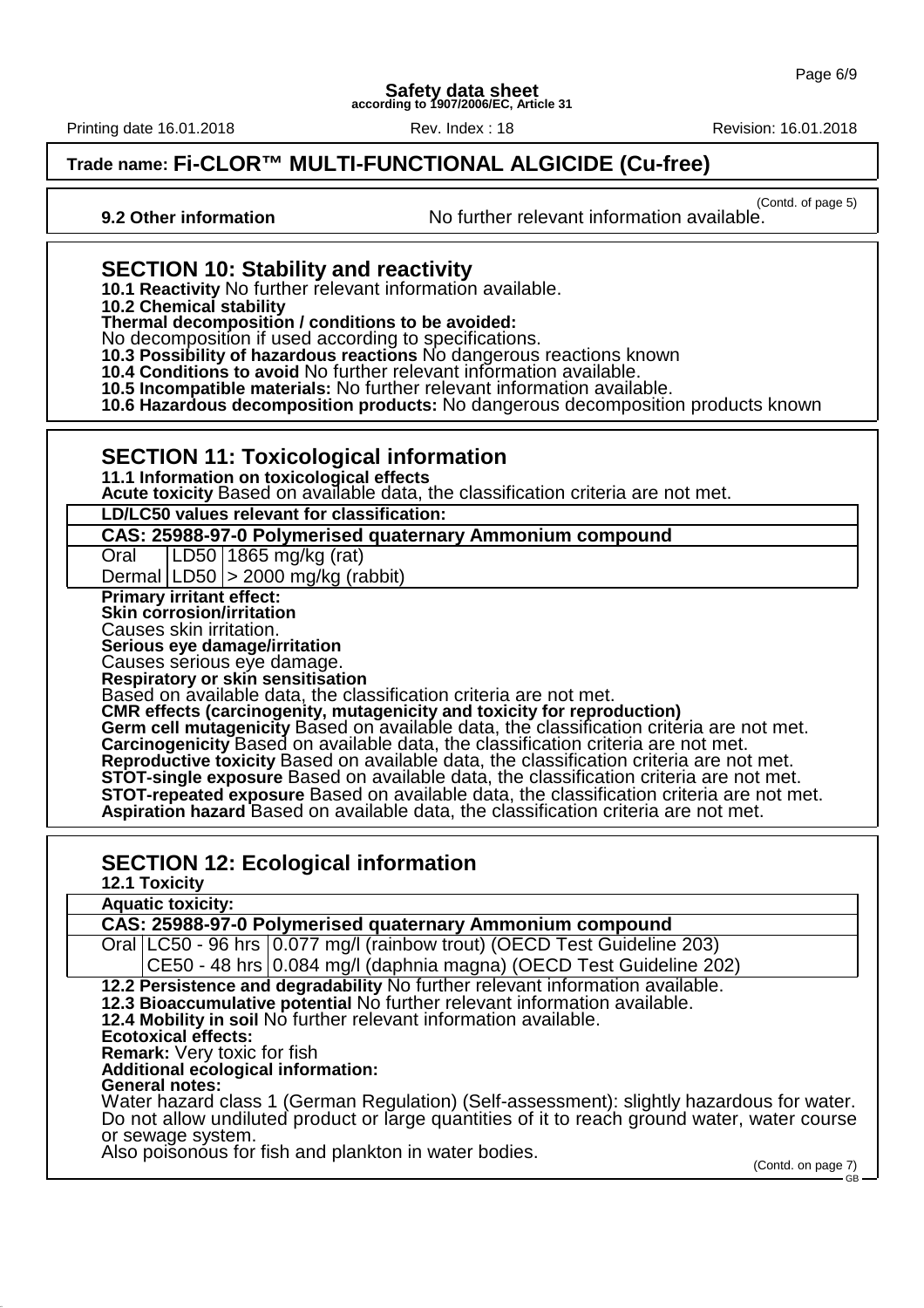Printing date 16.01.2018 Rev. Index : 18 Revision: 16.01.2018

### **Trade name: Fi-CLOR™ MULTI-FUNCTIONAL ALGICIDE (Cu-free)**

(Contd. of page 6)

Very toxic for aquatic organisms Rinse off of bigger amounts into drains or the aquatic environment may lead to decreased pH-values. A low pH-value harms aquatic organisms. In the dilution of the use-level the pHvalue is considerably increased, so that after the use of the product the aqueous waste, emptied into drains, is only low water-dangerous. **12.5 Results of PBT and vPvB assessment PBT:** Not applicable. **vPvB:** Not applicable. **12.6 Other adverse effects** No further relevant information available.

#### **SECTION 13: Disposal considerations 13.1 Waste treatment methods**

**Recommendation**

Must be specially treated adhering to official regulations. Must not be disposed together with household garbage. Do not allow product to reach sewage system.

#### **Uncleaned packaging:**

**Recommendation:** Disposal must be made according to official regulations.

| <b>SECTION 14: Transport information</b>   |                                                                                                                                                    |  |  |  |
|--------------------------------------------|----------------------------------------------------------------------------------------------------------------------------------------------------|--|--|--|
| 14.1 UN-Number<br>ADR, IMDG, IATA          | <b>UN3082</b>                                                                                                                                      |  |  |  |
| 14.2 UN proper shipping name<br><b>ADR</b> | 3082 ENVIRONMENTALLY HAZARDOUS<br>SUBSTANCE, LIQUID, N.O.S. (Polymerised<br>quaternary Ammonium compound, Etidronic<br>acid)                       |  |  |  |
| <b>IMDG</b>                                | ENVIRONMENTALLY HAZARDOUS<br>SUBSTANCE, LIQUID, N.O.S. (Polymerised<br>quaternary Ammonium compound, Etidronic                                     |  |  |  |
| <b>IATA</b>                                | acid), MARINE POLLUTANT<br>ENVIRONMENTALLY_HAZARDOUS<br>SUBSTANCE, LIQUID, N.O.S. (Polymerised<br>quaternary Ammonium compound, Etidronic<br>acid) |  |  |  |
| 14.3 Transport hazard class(es)            |                                                                                                                                                    |  |  |  |
| <b>ADR</b><br>Alh,                         |                                                                                                                                                    |  |  |  |
| <b>Class</b>                               | 9 (M6) Miscellaneous dangerous substances<br>and articles.                                                                                         |  |  |  |
| Label                                      |                                                                                                                                                    |  |  |  |
| <b>IMDG, IATA</b>                          |                                                                                                                                                    |  |  |  |
| .alb.,                                     |                                                                                                                                                    |  |  |  |
| <b>Class</b>                               | 9 Miscellaneous dangerous substances and<br>articles.                                                                                              |  |  |  |
| Label                                      | 9<br>(Contd. on page 8)<br>$\overline{\phantom{1}}$ GB $-$                                                                                         |  |  |  |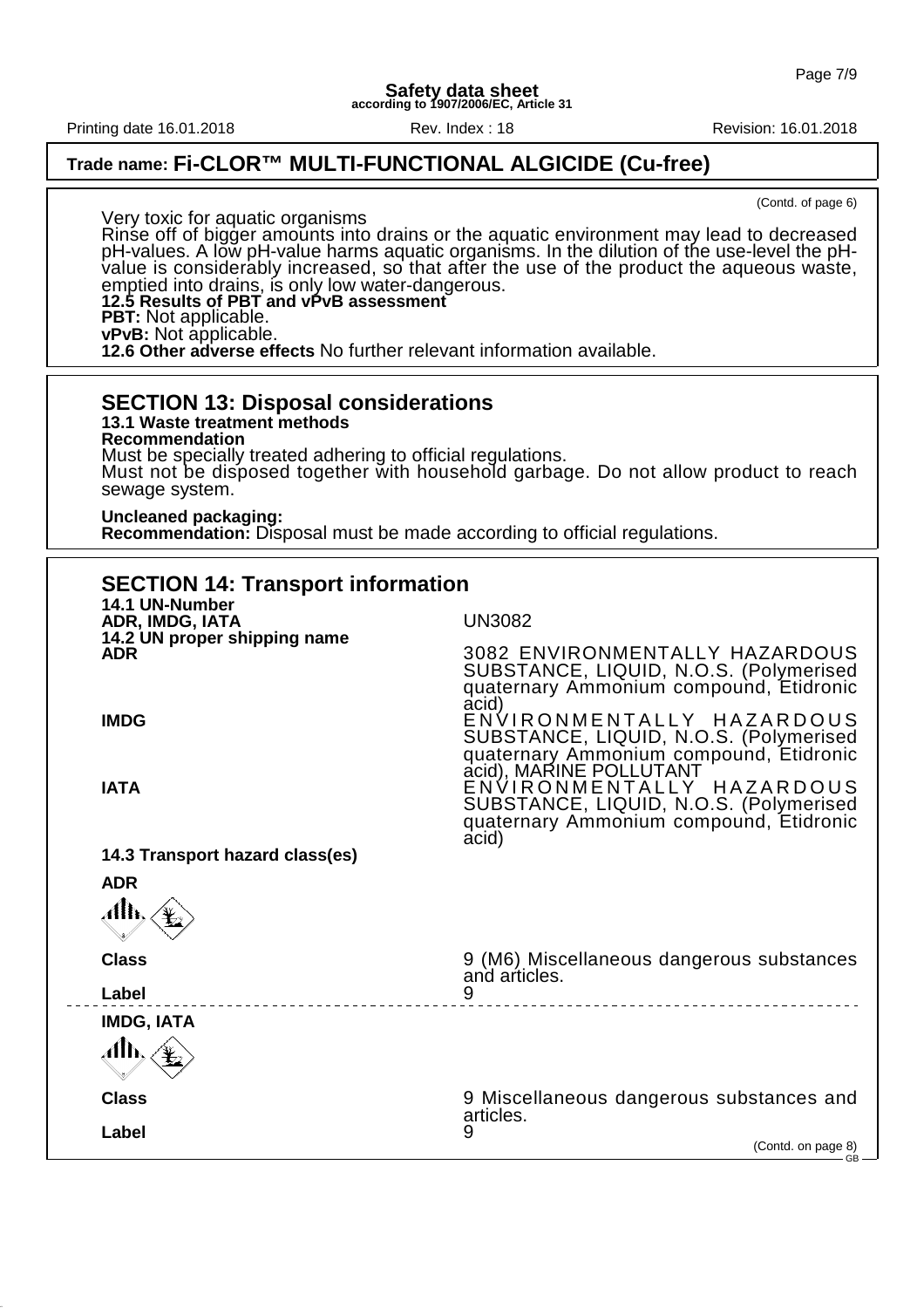Printing date 16.01.2018 **Rev.** Index : 18 Rev. Index : 18 Revision: 16.01.2018

#### **Trade name: Fi-CLOR™ MULTI-FUNCTIONAL ALGICIDE (Cu-free)**

|                                                                            | (Contd. of page 7)                                               |
|----------------------------------------------------------------------------|------------------------------------------------------------------|
| 14.4 Packing group<br>ADR, IMDG, IATA                                      | $\mathbf{III}$                                                   |
| <b>14.5 Environmental hazards:</b>                                         |                                                                  |
| <b>Marine pollutant:</b>                                                   | Yes                                                              |
| <b>Special marking (ADR):</b>                                              | Symbol (fish and tree)<br>Symbol (fish and tree)                 |
| Special marking (IATA):                                                    | Symbol (fish and tree)                                           |
| 14.6 Special precautions for user                                          | Warning: Miscellaneous dangerous substances                      |
|                                                                            | and articles.<br>90                                              |
| Danger code (Kemler):<br>EMS Number:                                       | $F-A.S-B$                                                        |
| <b>Segregation groups</b>                                                  | Acids                                                            |
| 14.7 Transport in bulk according to Annex II<br>of Marpol and the IBC Code | Not applicable.                                                  |
|                                                                            |                                                                  |
| <b>Transport/Additional information:</b>                                   |                                                                  |
| <b>ADR</b>                                                                 |                                                                  |
| <b>Excepted quantities (EQ):</b><br>Limited quantities (LQ)                | E1<br>5L                                                         |
| <b>Excepted quantities (EQ)</b>                                            | Code: E1                                                         |
|                                                                            | Maximum net quantity per inner packaging: 30                     |
|                                                                            | ml<br>Maximum net quantity per outer packaging:                  |
|                                                                            | 1000 ml                                                          |
| <b>Transport category</b>                                                  | 3                                                                |
| <b>Tunnel restriction code</b>                                             | Ě                                                                |
| <b>IMDG</b>                                                                |                                                                  |
| <b>Limited quantities (LQ)</b><br><b>Excepted quantities (EQ)</b>          | 5L<br>Code: E1                                                   |
|                                                                            | Maximum net quantity per inner packaging: 30                     |
|                                                                            | ml                                                               |
|                                                                            | Maximum net quantity per outer packaging:<br>1000 ml             |
| <b>UN "Model Regulation":</b>                                              | UN3082, ENVIRONMENTALLY HAZARDOUS                                |
|                                                                            | SUBSTÁNCE, LIQUID, N.O.S. (Polymerised                           |
|                                                                            | quaternary Ammonium compound, Etidronic<br>$\alpha$ cid), 9, III |
|                                                                            |                                                                  |

#### **SECTION 15: Regulatory information**

**REGULATION (EU) No 528/2012**

Best before : see date on packaging

Providing this container when empty is thoroughly rinsed out in the pool, it may be disposed of via the recycling scheme

**15.1 Safety, health and environmental regulations/legislation specific for the substance or mixture**

**Directive 2012/18/EU Qualifying quantity (tonnes) for the application of lower-tier requirements** 100 t **Qualifying quantity (tonnes) for the application of upper-tier requirements** 200 t **REGULATION (EC) No 1907/2006 ANNEX XVII** Conditions of restriction: 3

#### **National regulations**

**Waterhazard class:** Water hazard class 1 (Self-assessment): slightly hazardous for water.<br>(Contd. on page 9)

 $\overline{G}$